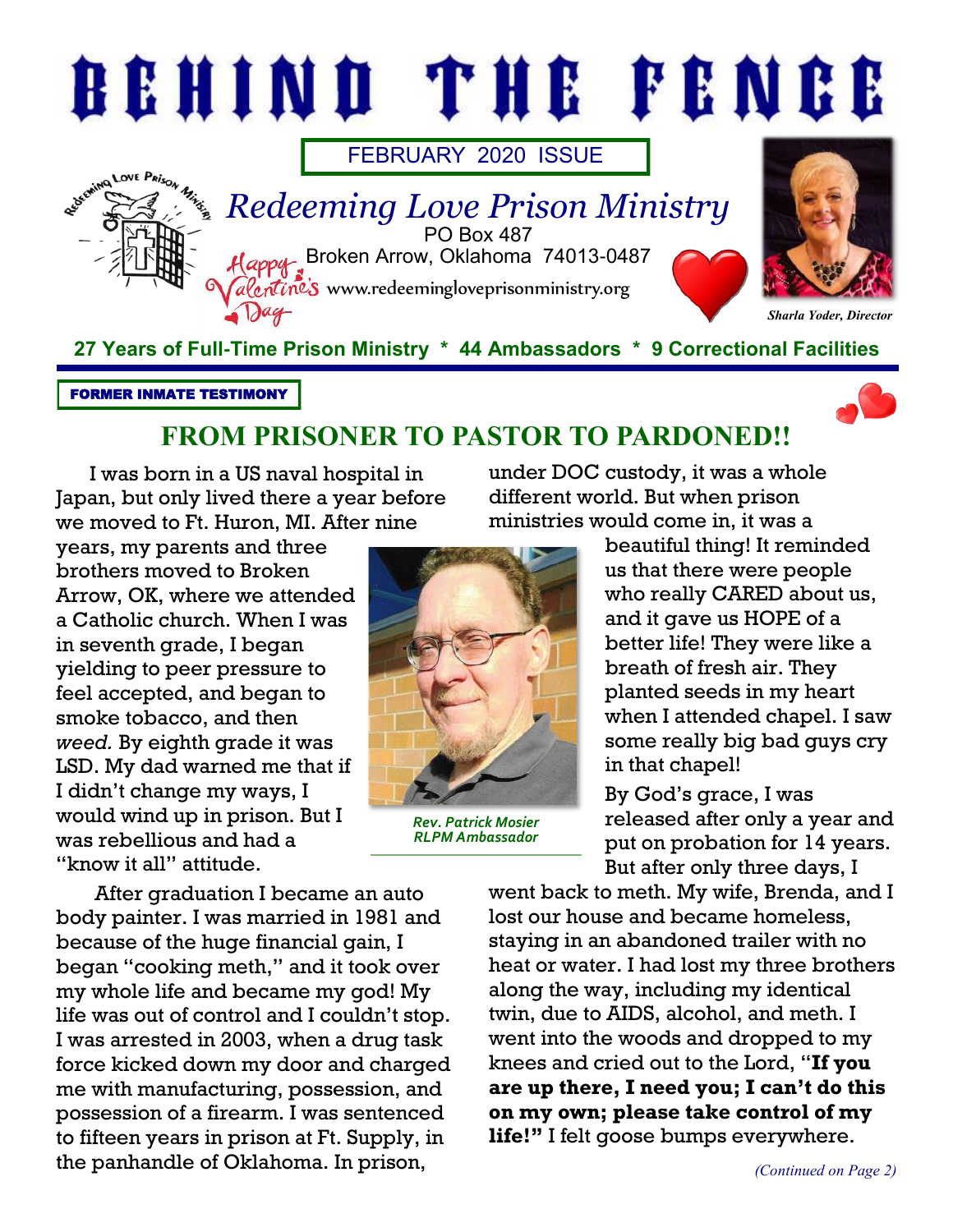#### FORMER INMATE TESTIMONY

### *(Continued from Page 1)*

Instantly I felt the Holy Spirit's presence. Great peace and joy that I had never known filled my broken heart.

I was still high, but my wife and I went to House of Prayer Church in Lake Crest, OK. People hugged us and welcomed us, and we felt we belonged. I went down to the front and received salvation, and was soon baptized. We have faithfully attended church since then.

God delivered me from all addiction without any withdrawals! (Eighty percent of people on meth NEVER are able to get off. It is worse than any drug.) For many years I thought I would die an addict. I praise God that Brenda stood by me all through my addiction. (We have been married 38 years and have three grown children and five grandkids.)

I began to grow a lot as a Christian and felt called to ministry. We then moved to Locust Grove, OK. I started preaching in 2016, and was soon ordained at Homeward Bound Church in Salina, OK, where we still attend. I had a deep desire to help people spiritually who were trapped in the same life of drugs I was set free of by God's grace. I minister at a drug rehab quarterly at Quapaw, OK, and I am on the pastoral team at the Salvation Army every Saturday evening, where I have preached for the past three years. (See photo.) I also was asked to share my testimony at the Chouteau Public High School in Chouteau, OK.

In 2018, I got off of probation. In 2019, I bought a car from Steve Woodrow, a car salesperson and RLPM Ambassdor, and got well acquainted with him and his involvement in Redeeming Love Prison

Ministry (RLPM). He invited me to come to their monthly prayer meeting/ fellowship, where I met Sharla Yoder and many others. I applied to serve with RLPM at the jail in October 2019, but because of my incarceration the jail declined my application (for now).

In 2007, I had developed COPD, from the smoking and body paint fumes. By 2017, I was on supplemental oxygen *full time*, and government disability**. But in September, at RLPM's monthly prayer meeting, everyone prayed for my lungs to be healed. I have not been on oxygen since then and believe God has miraculously healed me and restored my lungs, glory to Jesus!** I have read Sharla Yoder's book, "*God's Grace Liberates!"* and have been very inspired. I truly believe God's love and grace can change any circumstance.

I have very recently gone up before the Pardon and Parole Board of Oklahoma after a lengthy application process. Only one out of twenty-five candidates who went before me received a pardon. (There are six parole board members and a judge.) I shared how I received Jesus and He set me free of meth. I also told them that I am a minister and involved with RLPM and more. **I give God much praise and glory for favor, because they unanimously voted to give me a full pardon, which will give me a clean record!** 

Now I can reapply to minister with RLPM at the Tulsa Jail and start an application for the prisons! My favorite scripture is Ephesians 3:20—"*God can do exceedingly abundantly above that which we can ask or think according to the power that works in us by Christ Jesus."* God not only has great plans for *my* future, but for *your* future, too, as you fully commit your life to Jesus Christ!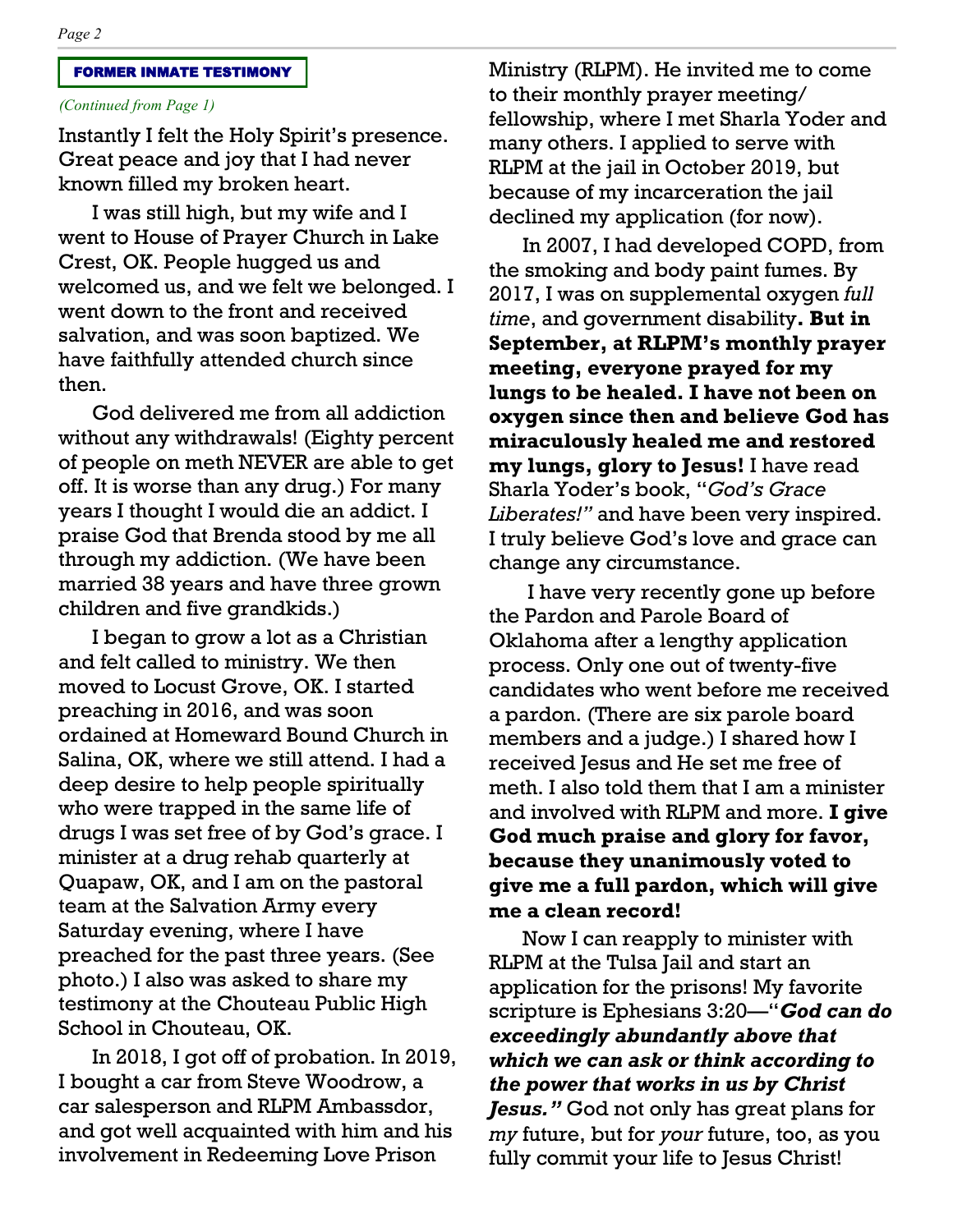# **RLPM EXPANDS AT THREE PRISONS!**

We are delighted to report that God has allowed us to expand our ministry to the **Juvenile Detention Center in OKC, OK**, every Friday, with Michael Luciani. Also at two of the prisons where we have ministered for many years but only once a month.

At Cimarron Correctional Facility in Cushing, OK, Dr. Michael Shanahan is now teaching a Bible study on both the third and fourth Wednesday evenings of each month. The attendance has grown tremendously in his classes, and we give our Lord much praise and thanks! Also, we are now going twice a month to the Creek County Jail in Sapulpa, OK. We minister to just the ladies monthly on the fourth Tuesday afternoon and also just the men on the fourth Wednesday evening—Praise God!

**You have a choice every single day. I choose to feel blessed. I choose to feel grateful. I choose to be excited! I choose to be thankful. Therefore, I choose to be happy.** ☺

**(Author unknown)**

# **HEART TO HEART**

*by Sharla Yoder, RLPM Director*

We are excited that several new ambassadors will be taking training this month and in April will be certified to begin going with us to either (or both) the prisons or the Tulsa Jail. That means we will be able to minister to more inmates in more ways!

As our income increases, we are also excited for more Bible studies to be reprinted, and for the ability to reach out to more prisons and prisoners! Your faithful financial support is so vital and so deeply appreciated that we can't thank you enough! It brings us all much joy and fulfillment when we see how beautifully Jesus changes many lives that have been ravaged by addiction and sin, to become victorious people who reach their Godgiven dreams and callings!

We pray that you are tremendously blessed in every way as you give to support our ministry together. Great will be our rewards for reaching out to hurting people who are incarcerated. God loves them so much, and His love and power is in us to transform what Satan desires to destroy into trophies of God's grace!

WE LOOK FORWARD TO HEARING FROM YOU SOON!

More Love and Joy,

Tharla

Rev. Sharla Yoder, Director (27 years) Redeeming Love Prison Ministry